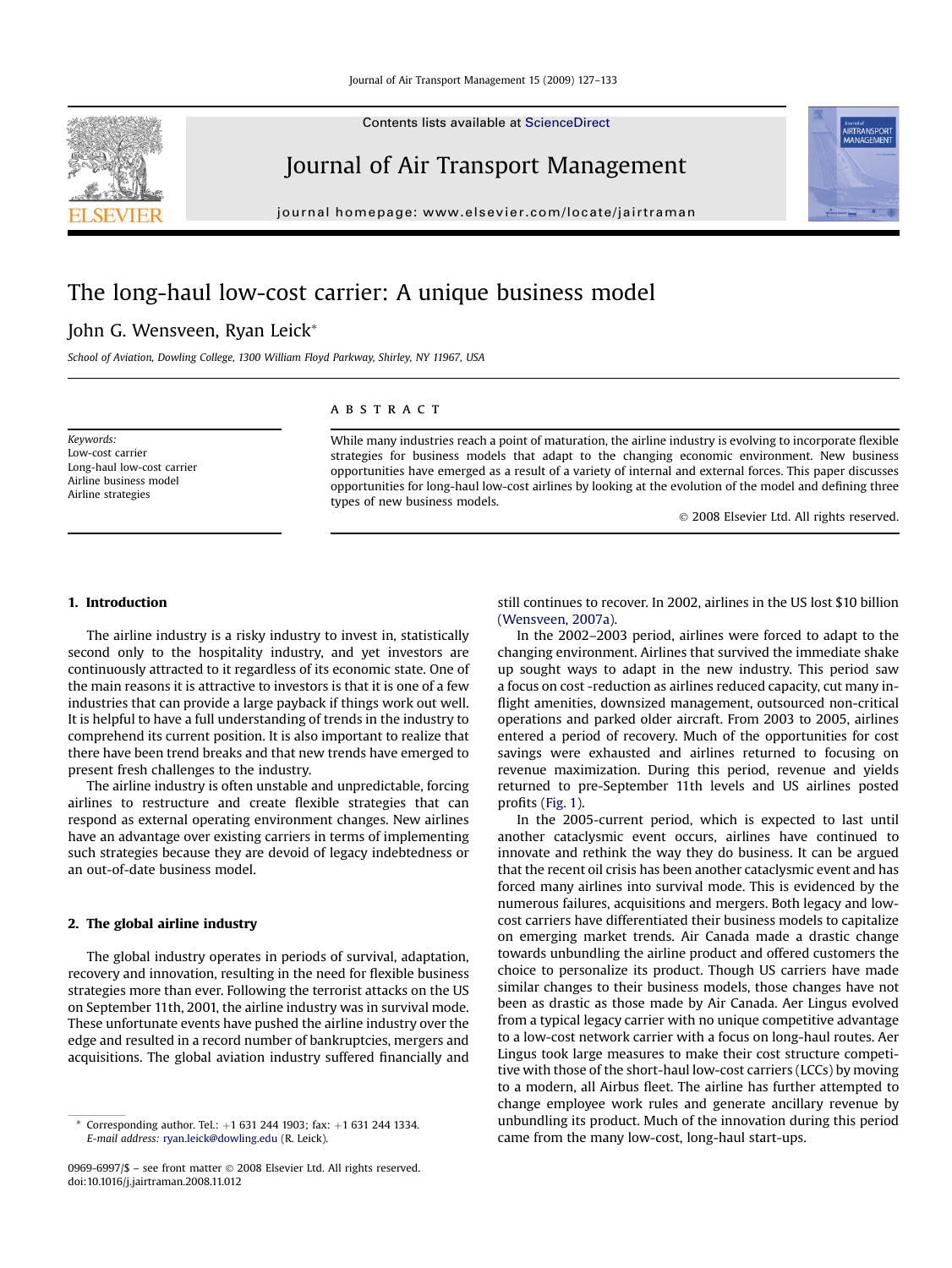<span id="page-1-0"></span>

Fig. 1. Net profit/loss for world airlines 1978–2007 [Morrell \(2008\)](#page--1-0).

#### 3. Evolution of the long-haul low-cost model

Airline strategy, once politically motivated, is now driven in large part by consumer demand in liberalized and deregulated markets ([Leick, 2008](#page--1-0)). Airline business models are adapting to changing passenger lifestyles and behaviors ([Taneja, 2005](#page--1-0)). Technology has increased the availability of information and has shifted leverage into consumers' hands, which has resulted in less homogeneous customer segments. It has also provided suppliers in all industries with the ability to meet the needs of individual consumers more efficiently and cost effectively. As a result, airline passengers expect a more 'logical' product, while innovative technologies and ideas have provided space for airline business models to evolve.

Shifting consumer behaviors have resulted in network carriers steadily loosing market share to a variety of more innovative business models. Low-cost airlines have existed in some form even before the liberalization of air transport markets. Southwest Airlines, established in the early 1970s, is considered the grandfather of the model. Even before Southwest Airlines, commuter carriers often operated at costs below those of the national carriers. It was not until carriers such as Pacific Southwest Airlines (PSA) began offering fares less than those of their competitors that the low-cost, low-fare model emerged. JetBlue later took the low-cost model to a new level by adding amenities superior to those of network carriers. Their leather seats and live satellite televisions in each seat became a trademark of the airline. As of 2005, LCCs in the US and UK had grown to control 30 and 40% of the market capacity respectively ([Taneja, 2005\)](#page--1-0).

Conversely, the emerging trend of corporate, high-yield business traffic migrating to fractional ownership and corporate jet operations such as NetJets and ExpressJet threatens the airlines' premium market. Very Light Jets (VLJs) have recently emerged on the scene and threaten to cut into the high-yield business market even further. High yielding first and business customers have always been the cornerstone of network carriers. However, these customers no longer provide the revenue stream they once used to. Premium cabins have largely become a loyalty reward and have all but disappeared outside of long-haul routes where they remain a high-yielding product. The large global carriers have shifted much of their capacity out of domestic markets to capitalize on the more profitable long-haul routes and invested large sums of money to make their premium cabins competitive.

Out of these changes in the global air transport industry evolved the low-cost, long-haul model. Entrepreneurs took to the skies determined to cash in on the untapped demand for low-fare, highvalue air travel in the international long-haul market. Several different models emerged but all of them encountered similar challenges.

#### 3.1. Definition of ''low-cost''

The airline industry has become accustomed to the term ''lowcost carrier'' otherwise known as LCC. Unfortunately, aside from the various perceptions or stereotypes associated with the term lowcost, few understand the true meaning that often results in a misuse of the definition. Equally curious is the way in which industry experts use multiple definitions for what essentially means the same thing. Examples include:

- Low-Cost, No Frills Carrier (LCNF)
- Low-Fare, High-Value Carrier (LFHV)
- Less Frills Carrier
- Value Carrier
- New Generation Carrier

We take the view that there is no such thing as a low-cost carrier. Airlines, regardless of their business model or geographic location, essentially have the same root costs (i.e., fuel, labor, maintenance). Granted, some airlines have major advantages over others in terms of these root costs, but the cost structures for all airlines are essentially the same. This is evidenced by the equal number of difficulties that both legacy and LCCs face in the current market environment. With that said, the author does use the term LCC in every day practice but the reader should have a full understanding that such terminology is used very loosely.

#### 3.2. Long-haul vs. short-haul flying

The differences between the low-cost, long-haul carrier and the low-cost, short-haul carriers are inherently different, particularly when it comes to crew requirements, security requirements, airport facilities, turn around times, route authorities, extended-range twin-engine operational performance standards (ETOPS), training differences, distribution challenges and route density. Short-haul LCCs derive their competitive advantage from operational efficiencies. The opportunity for carrying over this competitive advantage into long-haul operations is rather limited. Instead, long-haul, low-cost carriers aim to achieve a competitive advantage by optimizing yields from the available aircraft capacity. Legacy carriers use highly discounted economy seats to fill the excess space left after premium demand is met. Revenue from premium cabins subsidizes the cost of the economy cabin. Long-haul, low-cost carriers maximize all available space with profitable, premium seating at a rationalized price. To be successful, a new entrant must seek real advantage in all of these factors and find markets where lower fares than the competition can be profitable.

The concept of low-cost, long-haul flying is not new to the industry but it is not an established sector as of yet. Skytrain, started by Freddie Laker in 1977, operated between London and New York and offered return airfares substantially lower than its legacy competitors. Unfortunately, Skytrain was out-priced by the competition. The air transport market has changed dramatically in recent years and the low-cost phenomenon has now become widely accepted. The continuing deregulation of the industry and the restructuring of multiple bilateral agreements between states in the rest of the world have increased the number of opportunities to start new operations. To survive in the long-haul market, lowcost airlines have to avoid the common pitfalls in airline business planning.